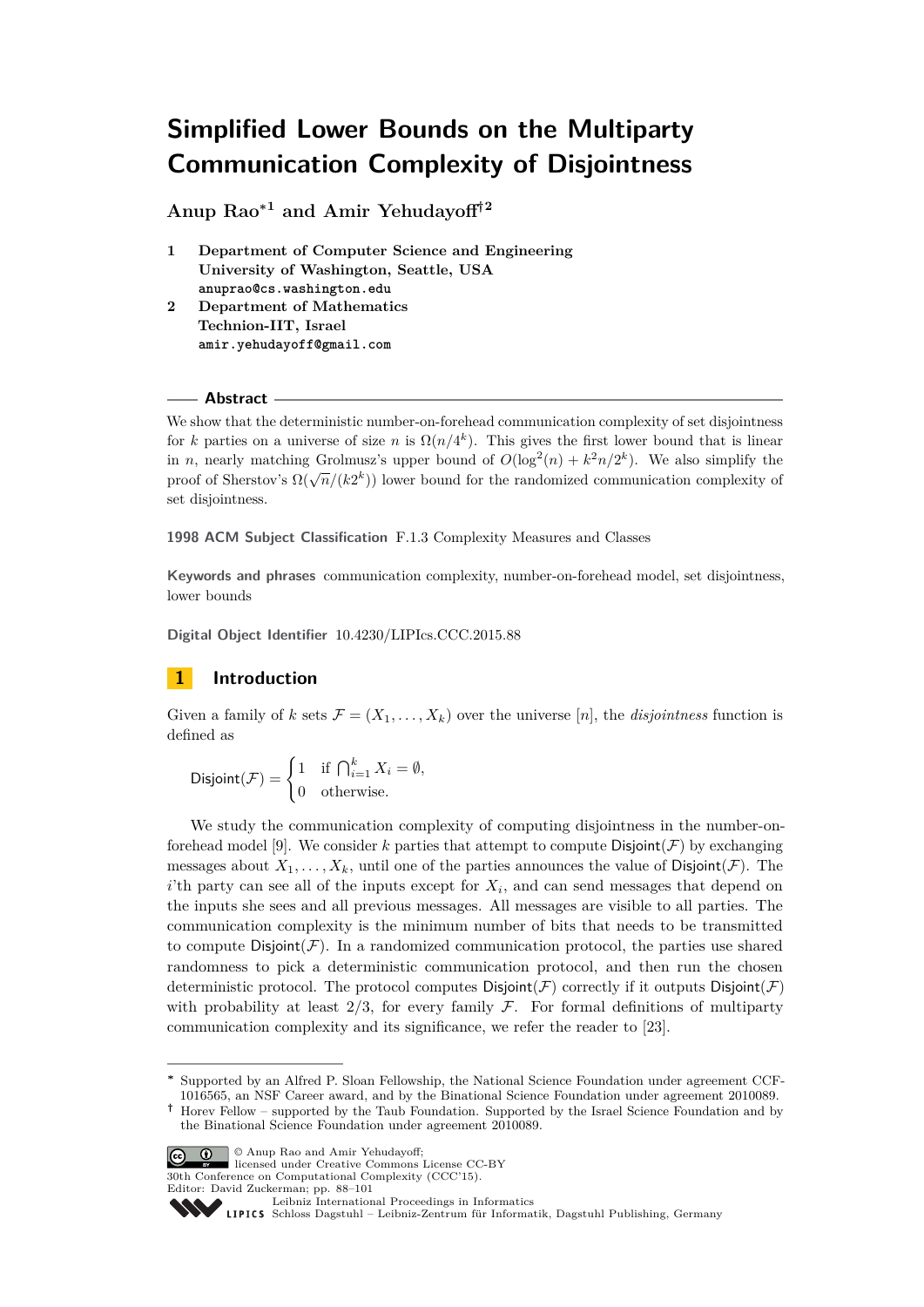Grolmusz [\[19\]](#page-9-2) gave a beautiful deterministic protocol showing that  $Disjoint(\mathcal{F})$  can be computed deterministically with communication  $O(\log^2(n) + k^2n/2^k)$ . Chattopadhyay [\[11\]](#page-9-3) used similar ideas to give a protocol with communication  $O(k \log(n) + n/2^k)$ . This paper is about proving lower bounds on the communication complexity.

# **1.1 Motivation and related work**

Lower bounds on multiparty communication complexity are important because several computational models such as circuits, branching programs, and propositional proofs can be used to obtain efficient communication protocols. Strong enough communication complexity lower bounds for the computation of any explicit function can therefore be used to prove lower bounds on these models [\[3,](#page-8-0) [15,](#page-9-4) [2,](#page-8-1) [30,](#page-10-0) [40\]](#page-10-1). In particular, lower bounds on the communication complexity of disjointness have many applications (see the recent survey [\[13\]](#page-9-5)). Such lower bounds imply lower bounds on proof systems [\[6\]](#page-9-6), circuit lower bounds [\[21,](#page-9-7) [32,](#page-10-2) [28,](#page-10-3) [39\]](#page-10-4), lower bounds on communication for problems related to combinatorial auctions [\[16,](#page-9-8) [26,](#page-9-9) [25,](#page-9-10) [17,](#page-9-11) [20,](#page-9-12) [29\]](#page-10-5), and oracle separations for complexity classes [\[1\]](#page-8-2).

Attempts to prove lower bounds for disjointness have led to many interesting ideas. When the number of parties is  $k = 2$ . Kalyanasundaram and Schnitger [\[22\]](#page-9-13) proved that  $\Omega(n)$ communication is required in the randomized setting. Alternate proofs and tight bounds have since been obtained [\[31,](#page-10-6) [4,](#page-8-3) [8\]](#page-9-14) using methods involving information theory. These methods have found many other applications that we do not discuss here.

When *k* is large, Tesson [\[38\]](#page-10-7) and Beame, Pitassi, Segerlind and Wigderson [\[7\]](#page-9-15) proved that the deterministic communication complexity is  $\Omega(\log(n)/k)$ . Then Sherstov [\[34,](#page-10-8) [35\]](#page-10-9) introduced the *pattern matrix method* for proving lower bounds in the case  $k = 2$ . The method was used to separate certain circuit classes by relating their complexity to analytic properties of boolean functions, like their approximate degree. This technique was generalized to  $k > 2$  by Chattopadhyay [\[10\]](#page-9-16), Lee and Shraibman [\[24\]](#page-9-17), and Chattopadhyay and Ada [\[12\]](#page-9-18). These last two papers proved lower bounds of the type  $\Omega(n^{1/(k+1)}/2^{2^{O(k)}})$  on the randomized communication complexity. Beame and Huynh-Ngoc [\[5\]](#page-9-19) extended these methods further to prove that the randomized communication complexity is at least  $2^{\Omega(\sqrt{\log(n)/k}})2^{-k}$ . Finally, Sherstov [\[36,](#page-10-10) [37\]](#page-10-11) proved the best known lower bounds prior to our work, showing that the randomized communication complexity is at least  $\Omega(\sqrt{n}/(k^2k))$ . In fact, Sherstov proved lower bounds for a broader class of functions, as we discuss below.

These results use powerful techniques such as Fourier analysis, Gowers norms, directional derivatives, and bounds on the approximate degree. The last two works of Sherstov are the main inspiration for our work.

# **1.2 Results**

In what follows, *k* is the number of players in the number-on-forehead model, and *n* is the size of the universe. For an integer *m*, we denote by  $[m]$  the set  $\{1, 2, \ldots, m\}$ , and for two real numbers *a* and *b*, we denote by [*a*, *b*] the interval  $\{x \in \mathbb{R} : a \leq x \leq b\}$ .

Our work follows the ideas in the recent papers of Sherstov [\[36,](#page-10-10) [37\]](#page-10-11). We prove a linear lower bound on the deterministic multiparty communication complexity o f disjointness:

# <span id="page-1-0"></span>**Find 1.1.** *The deterministic communication complexity of disjointness is*  $\Omega\left(\frac{n}{4^k}\right)$ .

Given our interpretation of Sherstov's work in [\[36\]](#page-10-10), the proof of Theorem [1.1](#page-1-0) is short. We also simplify the proof of the randomized lower bound from [\[37\]](#page-10-11):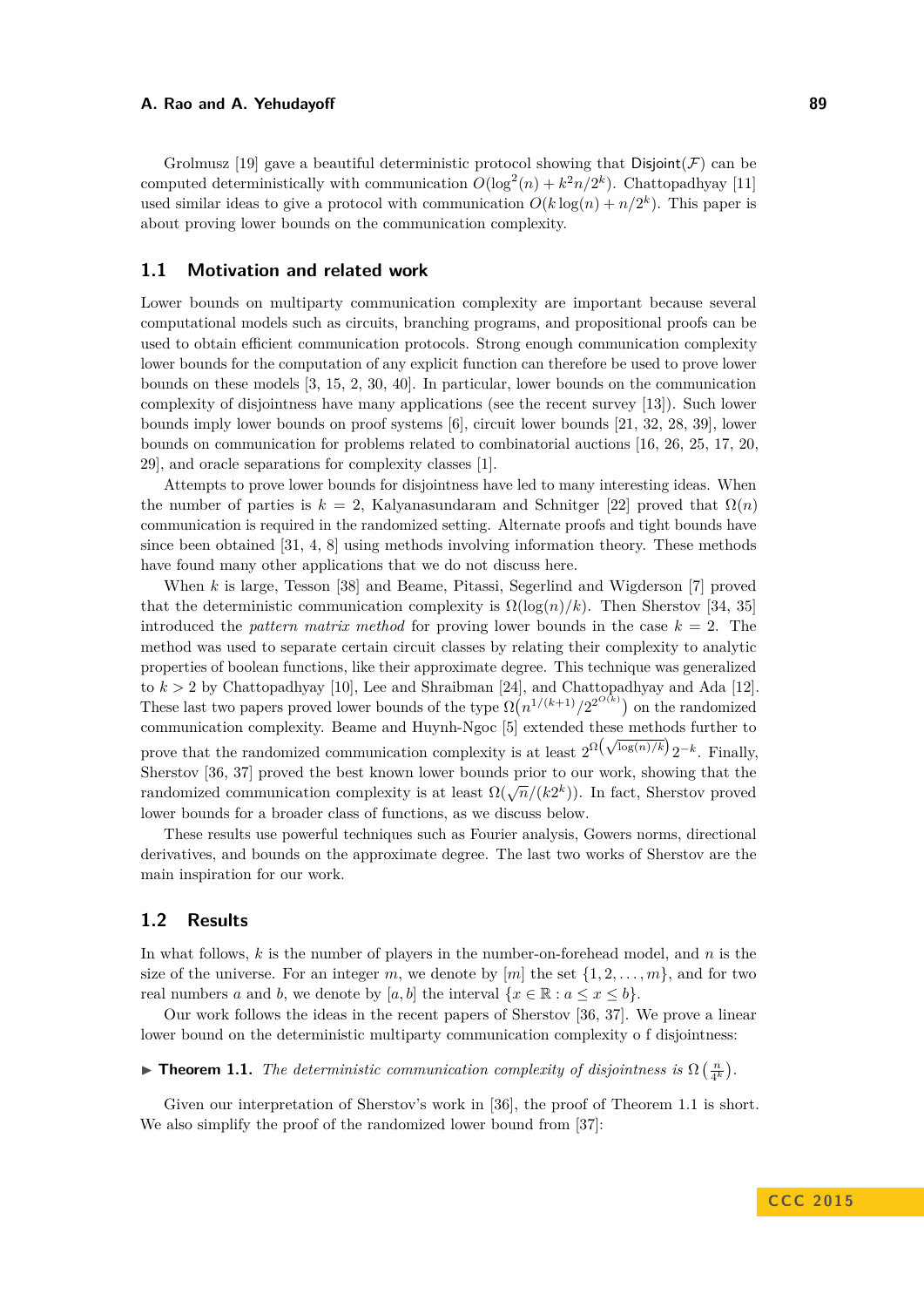<span id="page-2-0"></span>**► Theorem 1.2** ([\[37\]](#page-10-11)). *The randomized communication complexity of disjointness is*  $\Omega\left(\frac{\sqrt{n}}{k\Im k}\right)$  $\frac{\sqrt{n}}{k2^k}$ .

Sherstov proved lower bounds for functions of the type  $f(Disjoint(\mathcal{F}_1), \ldots, Disjoint(\mathcal{F}_m))$ , where f is a multivariate function, and  $\mathcal{F}_1, \ldots, \mathcal{F}_m$  are families on disjoint parts of the universe. In our proof, we focus on the case where *f* is symmetric. We symmetrize his proof by viewing f as a univariate function  $f : \{0, 1, \ldots, m\} \to \{0, 1\}$ , rather than as a multivariate function.

The proof begins by bounding the *discrepancy* of the parity of several independent instances of disjointness. Here we use two different bounds that Sherstov proved [\[36,](#page-10-10) [37\]](#page-10-11), as black boxes. The first bound, stated as Theorem [2.1](#page-3-0) in this paper, is used for the deterministic case, and the second, stated as Theorem [2.2,](#page-4-0) is used in the randomized case.

The rest of Sherstov's proof of Theorem [1.2](#page-2-0) is a method to control the error in an approximation of the function *f*, using the bounds on the discrepancy. In the symmetrized proof, this corresponds to a bound on the error in an approximation of the Kronecker delta function (i.e. the univariate function *f* that is the indicator of *m*). We bound the error via the following theorem, which shows that every polynomial that is not correlated with any parity has a low-degree approximation:

<span id="page-2-1"></span>▶ **Theorem 1.3.** Let m be a power of 2. For  $j \in [m]$ , let *J* denote the smallest power of 2 *such that*  $J \geq j$ *. Let*  $Y_1, \ldots, Y_m \in \{0, 1\}$  *be distributed uniformly and independently. Suppose f is a real univariate polynomial of degree at most m, and δ* ≥ 0 *is such that for every*  $j \ge d > 0$ ,

<span id="page-2-2"></span>
$$
\left| \mathbb{E}\left[ f((Y_1 + \ldots + Y_j)m/J) \cdot (-1)^{Y_1 + \ldots + Y_j} \right] \right| \le 2^{-12J}\delta. \tag{1}
$$

*Then there exists a polynomial g of degree at most*  $d-1$  *such that*  $|g(x)-f(x)| \leq \delta$  *for all*  $x \in [0, m]$ .

To prove Theorem [1.3,](#page-2-1) we define a useful basis  $b_0(x), \ldots, b_m(x)$  for the space of polynomials, where each  $b_i$  is of degree *i*. Given this basis, the polynomial  $g$  is just the projection of *f* to the space spanned by  $b_0, \ldots, b_{d-1}$ . This basis may be of independent interest. For the analogous part of the proof, Sherstov finds a low-degree approximation of *f* using a different basis. We prove Theorem [1.3](#page-2-1) in Section [3.](#page-6-0)

Finally, we state a corollary that may be useful in other applications.

▶ **Corollary 1.4.** *There exists a function*  $\ell(k)$  ≤  $O(k^24^k)$  *with the following property. Suppose each family*  $\mathcal{F}_i$ ,  $i \in [m]$ , *is supported on a disjoint universe of size*  $\ell$ *. Let*  $f : \{0, 1, \ldots, m\} \rightarrow \{0, 1\}$  *be an arbitrary function. If the randomized communication complexity of*  $f(\sum_{i=1}^{m} \text{Disjoint}(\mathcal{F}_i))$  *is C, then there exists a polynomial g of degree at most*  $C-1$  *such that*  $|f(x)-g(x)| \leq 1/3+2^{-3C}$  *for all*  $x \in \{0,1,\ldots,m\}$ *.* 

The proof of the corollary follows easily from the ideas in Section [2.2.](#page-4-1)

# **2 The lower bounds**

Without loss of generality, we assume that  $n = m\ell$ , where *m* is a power of 2 and  $\ell$  is a function of *k* to be determined. Any family  $\mathcal{F} = (X_1, \ldots, X_k)$  can be described using the *m* families  $\mathcal{F}_1, \ldots, \mathcal{F}_m$ , each over a universe of size  $\ell$ , defined as

<span id="page-2-3"></span>
$$
\mathcal{F}_i = (X_1 \cap [(i-1)\ell + 1, i\ell], \dots, X_k \cap [(i-1)\ell + 1, i\ell]). \tag{2}
$$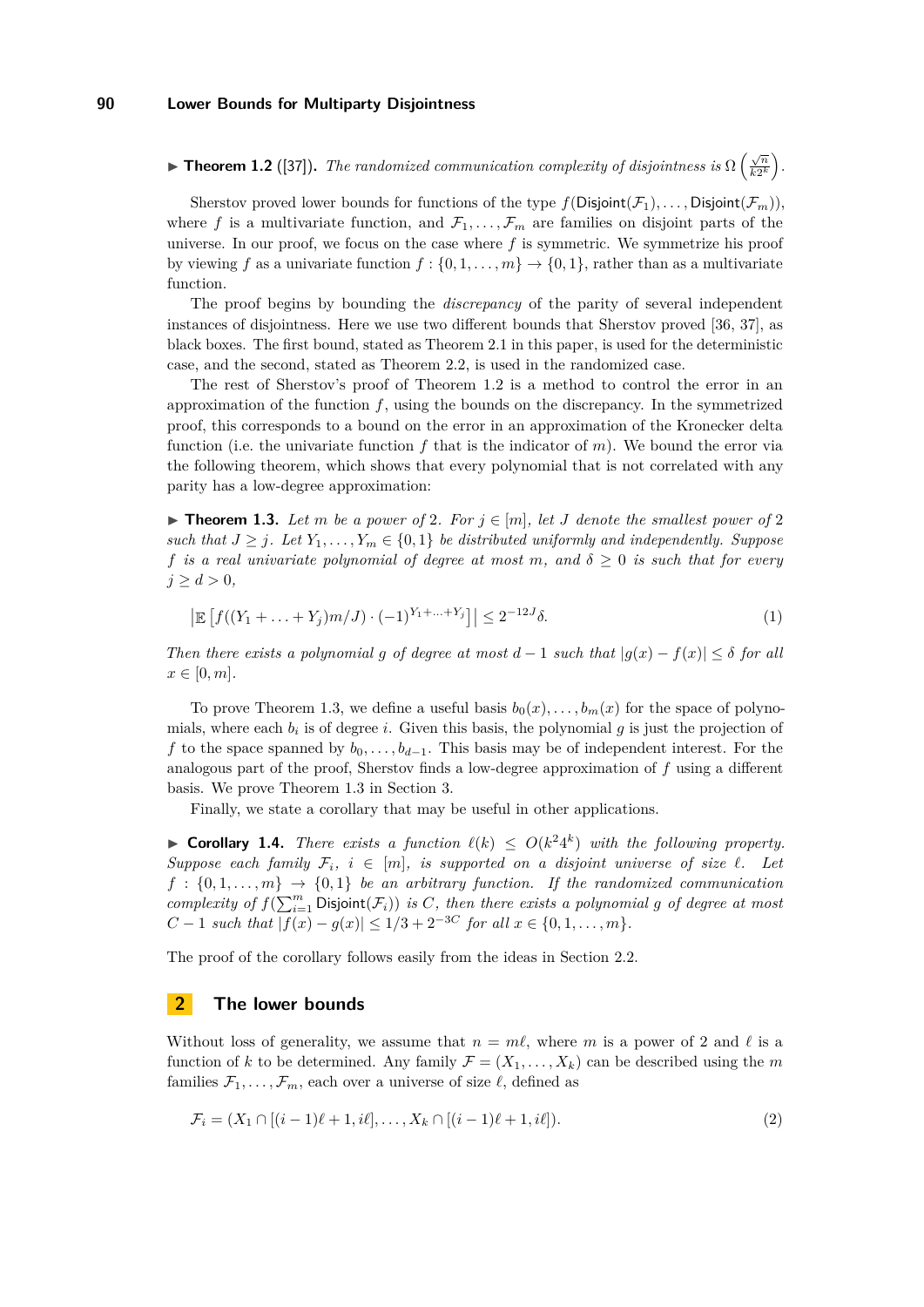$\textbf{Distribution} \ \mu \ \textbf{on} \ \mathcal{F}_1 \subseteq 2^{[\ell]}$ 

<span id="page-3-1"></span>Let  $S_1, \ldots, S_{k-1} \subseteq [\ell]$  be uniformly random sets conditioned on  $|S_1 \cap S_2 \cap \ldots \cap S_{k-1}| = 1$ . Let  $S_k \subseteq [\ell]$  be uniform and independent. Set

 $\mathcal{F}_1 = (S_1, \ldots, S_{k-1}, S_k).$ 

**Figure 1** The distribution *µ*.

Moreover,

$$
\text{Disjoint}(\mathcal{F}) = \begin{cases} 1 & \text{if } \sum_{i=1}^{m} \text{Disjoint}(\mathcal{F}_i) = m, \\ 0 & \text{otherwise.} \end{cases}
$$

In order to prove Theorems [1.1](#page-1-0) and [1.2,](#page-2-0) we consider distributions on families  $\mathcal{F}$ , where each  $\mathcal{F}_i$  is independent and identically distributed. Sherstov shows that there are distributions of this type under which every protocol with small communication complexity must have low correlation with  $(-1)^{\sum_{i=1}^{m} \mathsf{Disjoint}(\mathcal{F}_i)}$ .

# **2.1 The lower bound for deterministic protocols**

Consider the distribution  $\mu$  given in Figure [1](#page-3-1) as a way to sample each  $\mathcal{F}_i$ . The following theorem is an easy consequence of Theorem 4.2 in [\[36\]](#page-10-10), and the fact that every communication protocol can be expressed as a sum of cylinder intersections:

<span id="page-3-0"></span> $\triangleright$  **Theorem 2.1** ([\[36\]](#page-10-10)). If each family  $\mathcal{F}_i$  is sampled independently according to  $\mu$ , and  $\pi$  is *a k party protocol with communication complexity C, then*

$$
\left| \mathbb{E}\left[\pi(\mathcal{F})\cdot (-1)^{\sum_{i=1}^m \mathrm{Disjoint}(\mathcal{F}_i)}\right] \right| \leq 2^C\cdot \left(\frac{2^{k-1}-1}{\sqrt{\ell}}\right)^m.
$$

The proof of Theorem [2.1](#page-3-0) involves ideas analogous to [\[3\]](#page-8-0) and some subtle reasoning about the distribution  $\mu$ . For completeness, we give a full exposition of the proof in Appendix [B.](#page-11-0) Given Theorem [2.1,](#page-3-0) Theorem [1.1](#page-1-0) easily follows:

**Proof of Theorem [1.1.](#page-1-0)** Let  $\pi$  be a deterministic protocol that computes Disjoint( $\mathcal{F}$ ) with communication complexity *C*. When  $Disjoint(\mathcal{F}) = 1$ , we have  $(-1)^{\sum_{i=1}^{m} \text{Disjoint}(\mathcal{F}_i)} = (-1)^m$ and  $\pi(\mathcal{F}) = 1$ . On the other hand, when Disjoint( $\mathcal{F}$ ) = 0, we have  $\pi(\mathcal{F}) = 0$ . In addition,  $Pr[\text{Disjoint}(\mathcal{F}_i) = 1] = 1/2$  for all  $i \in [m]$ , which implies  $Pr[\text{Disjoint}(\mathcal{F}) = 1] = 2^{-m}$ . Thus,

<span id="page-3-2"></span>
$$
\left| \mathbb{E}\left[\pi(\mathcal{F}) \cdot (-1)^{\sum_{i=1}^{m} \text{Disjoint}(\mathcal{F}_i)}\right] \right| = 2^{-m}.
$$
\n(3)

Now set  $\ell = 16(2^{k-1} - 1)^2$ . Theorem [2.1](#page-3-0) and [\(3\)](#page-3-2) imply that

$$
2^{C} \cdot ((2^{k-1} - 1) / \sqrt{\ell})^{m} \ge 2^{-m} \Rightarrow C \ge m = \Omega\left(\frac{n}{4^k}\right).
$$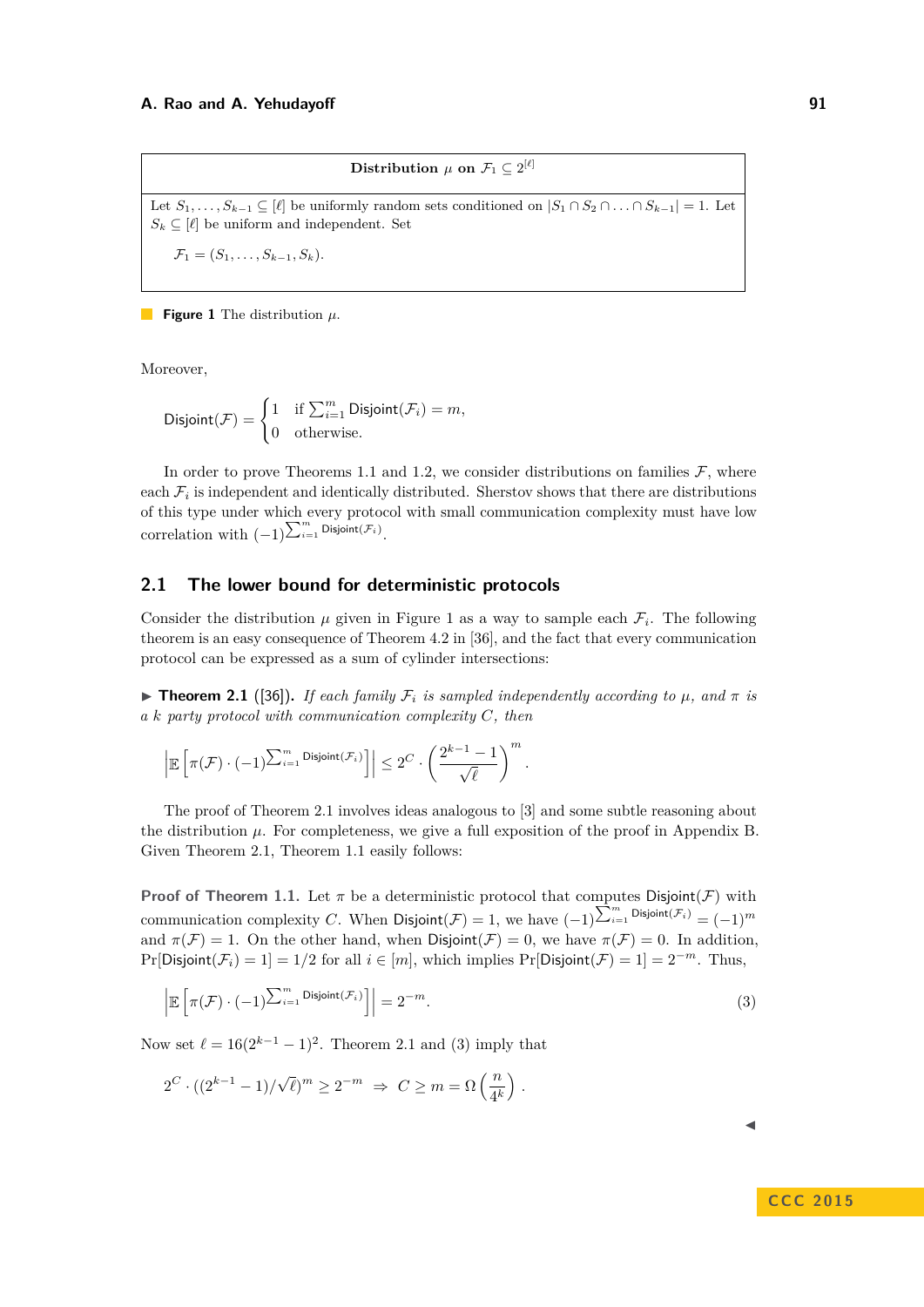$\textbf{Distribution} \, \, \gamma \, \, \textbf{on} \, \, \mathcal{F}_1 \subseteq 2^{[\ell]}$ 

<span id="page-4-2"></span>We define a distribution on  $k \times \ell$  boolean matrices. Given a matrix M sampled from this distribution, define the family  $\mathcal{F}_1$  by setting the *i*'th set  $S_i = \{j \in [\ell] : M_{i,j} = 1\}$ . Let *t* be such that  $\ell = 2^{k-1} + t(2^k - 1)$ . Sample *M* as follows:

- **1.** For each  $v \in \{0,1\}^k$  such that  $v \neq 1^k$ , let *M* have *t* columns equal to *v*.
- 2. Let  $b \in \{0, 1\}$  be uniformly random. For each  $u \in \{0, 1\}^k$  such that  $\sum_{i=1}^k u_i = b \mod 2$ , add a column to *M* that is equal to *u*.
- **3.** Permute the columns of  $M$  using a uniformly random permutation of  $[\ell]$ .

**Figure 2** The distribution *γ*.

# <span id="page-4-1"></span>**2.2 The lower bound for randomized protocols**

The proof of Theorem [1.1](#page-1-0) does not give anything meaningful in the randomized setting, since it may be the case that a randomized protocol has no correlation with  $(-1)^{\sum_{i=1}^{m} \text{Disjoint}(\mathcal{F}_i)}$ . To prove lower bounds on the randomized communication, following Sherstov, we use a more complicated distribution on inputs, as well as approximation theory.

For the rest of this section, we work with the distribution  $\gamma$  described in Figure [2.](#page-4-2) Note that under this distribution,  $Pr[Disjoint(\mathcal{F}_1) = 1] = 1/2$ . A crucial feature of this distribution is the following symmetric structure: if  $\rho : [\ell] \to [\ell]$  is a uniformly random permutation independent of  $\mathcal{F}_1$ , then the families  $(\mathcal{F}_1, \rho(\mathcal{F}_1))$  have the same joint distribution as two independent samples  $(\mathcal{F}_1, \mathcal{F}'_1)$  from  $\gamma$  conditioned on Disjoint $(\mathcal{F}_1)$  = Disjoint $(\mathcal{F}'_1)$ . Here by  $\rho(\mathcal{F}_1)$  we mean the family obtained by permuting the underlying universe. In analogy with Theorem [2.1,](#page-3-0) Sherstov shows (Corollary 4.19 in [\[37\]](#page-10-11)) that no protocol can be significantly correlated with  $(-1)^{\sum_{i=1}^{m} \text{Disjoint}(\mathcal{F}_i)}$  under the distribution  $\gamma$ :

<span id="page-4-0"></span>**Figure 1.2** ([\[37\]](#page-10-11)). *If each family*  $\mathcal{F}_i$  *is sampled independently according to*  $\gamma$ *, and*  $\pi$  *is a protocol with communication complexity C, then*

<span id="page-4-4"></span>*,*

$$
\left| \mathbb{E}\left[\pi(\mathcal{F}) \cdot (-1)^{\sum_{i=1}^m \mathrm{Disjoint}(\mathcal{F}_i)}\right] \right| \leq 2^C \cdot \left(\frac{c_0 k^2 4^k}{\ell}\right)^{m/4}
$$

*where*  $c_0 > 0$  *is a universal constant.* 

The proof of Theorem [2.2](#page-4-0) is delicate, mainly due to the symmetric structure of the distribution *γ* (especially if one wishes to optimize the dependence on *k*). This symmetric structure is, on the other hand, very useful, and we shall exploit it next.

Given any protocol  $\pi$  computing Disjoint( $\mathcal{F}$ ), define  $f_{\pi}$  as the unique degree  $m$  polynomial so that for all  $t \in \{0, 1, \ldots, m\}$ ,

$$
f_{\pi}(t) = \Pr\left[\pi(\mathcal{F}) = 1 \middle| \sum_{i=1}^{m} \text{Disjoint}(\mathcal{F}_i) = t\right].
$$
 (4)

Since the protocol computes  $Disjoint(F)$  with probability at least  $2/3$ , we have that  $|f_{\pi}(t)| \leq 1/3$ , for  $t = 0, 1, \ldots, m-1$ , and  $|1 - f_{\pi}(m)| \leq 1/3$ . The following well known theorem [\[18,](#page-9-20) [33,](#page-10-12) [27\]](#page-9-21) shows that any such function must have degree  $\sqrt{m}/3$ :

<span id="page-4-3"></span>▶ **Theorem 2.3** ([\[18,](#page-9-20) [33,](#page-10-12) [27\]](#page-9-21)). Let  $\epsilon \in (0,1/2)$ . If  $f : [0,m] \to \mathbb{R}$  is a polynomial such  $|f(t)| \leq \epsilon$  *for*  $t = 0, 1, \ldots, m - 1$ , and  $|1 - f(m)| \leq \epsilon$ , then the degree of *f is at least*  $\sqrt{m(1-2\epsilon)/3}$ .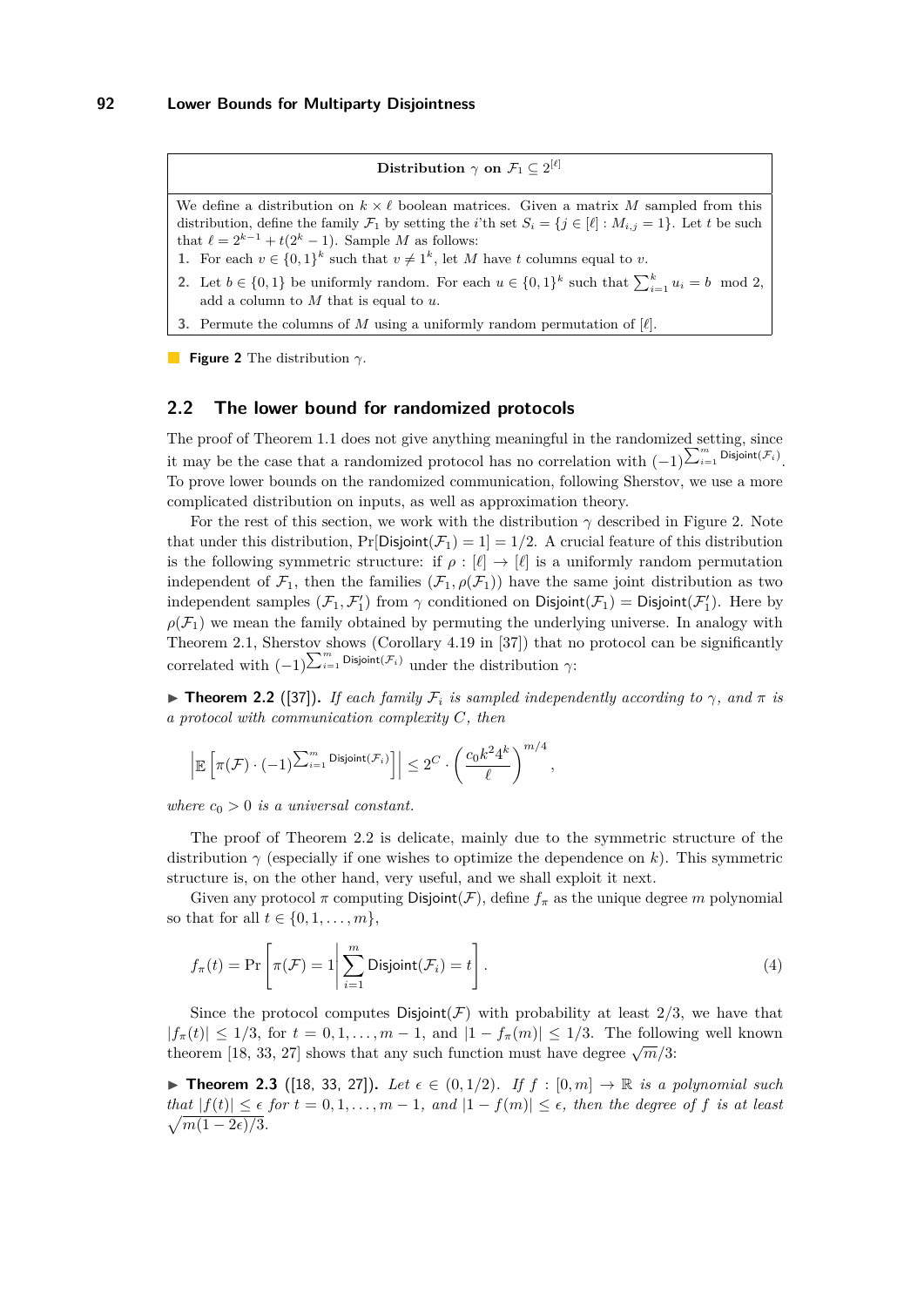**Protocol**  $\tau_{\pi,j}(\mathcal{F}_1,\ldots,\mathcal{F}_j)$ 

- <span id="page-5-0"></span>**1.** Let *J* denote the smallest power of 2 such that  $J \geq j$ . Note that  $m/J$  is an integer, since *m* is assumed to be a power of 2.
- **2.** Using public randomness, sample  $J j$  families  $\mathcal{F}_{j+1}, \mathcal{F}_{j+2}, \ldots, \mathcal{F}_J$  according to  $\gamma$ , conditioned on the event that  $Disjoint(\mathcal{F}_{i+1}) = Disjoint(\mathcal{F}_{i+2}) = Disjoint(\mathcal{F}_{J}) = 0.$
- **3.** Let  $\mathcal{G} = (\mathcal{F}_1, \ldots, \mathcal{F}_1, \mathcal{F}_2, \ldots, \mathcal{F}_2, \ldots, \mathcal{F}_J, \ldots, \mathcal{F}_J)$  be the *m* families obtained by repeating each family  $\mathcal{F}_i$  exactly  $m/J$  times.
- **4.** Let  $\rho_1, \rho_2, \ldots, \rho_m : [\ell] \to [\ell], \eta : [m] \to [m]$  be independent uniformly random permutations chosen using public randomness.
- **5.** Output  $\pi(\rho_1(\mathcal{G}_{\eta(1)}), \rho_2(\mathcal{G}_{\eta(2)}), \ldots, \rho_m(\mathcal{G}_{\eta(m)})).$

**Figure 3** The protocol  $\tau_{\pi,j}$ .

Theorem [2.3](#page-4-3) is proved via a clever reduction to Markov's bound on the magnitude of derivatives in bounded polynomials. We include the short proof in Appendix [A.](#page-10-13) We remark that Theorem [2.3](#page-4-3) is tight — one can use Chebyshev polynomials to give a polynomial  $f$  of degree  $O(\sqrt{m})$  satisfying the constraints. We shall prove that if the communication of  $\pi$  is much less than  $\sqrt{n}/(k^2)$ , then Theorems [2.2](#page-4-0) and [1.3](#page-2-1) imply that  $f_\pi$  can be approximated by a polynomial whose degree is much less than  $\sqrt{m}$ , contradicting Theorem [2.3.](#page-4-3)

We analyze the behavior of  $\pi$  under several carefully chosen input distributions, and use the symmetric structure of the distributions together with Sherstov's correlation bounds to show that  $f_{\pi}$  has low correlation with parity. We then appeal to Theorem [1.3](#page-2-1) to conclude that  $f_{\pi}$  has a low degree approximation. We formalize this plan by describing  $m$  protocols  $\tau_{\pi,1}, \ldots, \tau_{\pi,m}$ , each simulating  $\pi$  with a different distribution on inputs.

Define the protocol  $\tau_{\pi,j}$  as in Figure [3.](#page-5-0) The protocol  $\tau_{\pi,j}$  takes *j* families of sets  $\mathcal{F}_1, \ldots, \mathcal{F}_j$ . If each of  $\mathcal{F}_1, \ldots, \mathcal{F}_j$  is in the support of  $\gamma$ , then the protocol  $\tau_{\pi,j}$ , using shared public randomness and no communication, generates *m* families  $\mathcal{H}_1, \ldots, \mathcal{H}_m$  that are independently distributed according to *γ*, conditioned on

$$
\sum_{i=1}^m \mathrm{Disjoint}(\mathcal{H}_i) = (m/J) \sum_{i=1}^j \mathrm{Disjoint}(\mathcal{F}_i).
$$

This distribution of  $\mathcal{H}_1, \ldots, \mathcal{H}_m$  is as stated due to the symmetric structure of  $\gamma$ , which is discussed in the second paragraph of this section. Finally,  $\tau_{\pi,j}$  simulates  $\pi$  on  $\mathcal{H}_1, \ldots, \mathcal{H}_m$ . The key properties of  $\tau_{\pi,i}$  are summarized in the following lemma.

<span id="page-5-1"></span> $\blacktriangleright$  **Lemma 2.4.** *Let*  $j \leq m$ *.* 

- **1.** *The communication complexity of*  $\tau_{\pi,j}$  *equals that of*  $\pi$ *.*
- **2.** *Let*  $\mathcal{F}_1, \ldots, \mathcal{F}_j$  *be fixed families of sets, each in the support of*  $\gamma$ *. Then,*

$$
\Pr[\tau_{\pi,j}(\mathcal{F}_1,\ldots,\mathcal{F}_j)=1]=f_{\pi}\left(\left(\sum_{i=1}^j\text{Disjoint}(\mathcal{F}_i)\right)m/J\right).
$$

Lemma [2.4](#page-5-1) and Theorem [2.2](#page-4-0) together imply that the correlation of  $f_\pi$  with parity is small: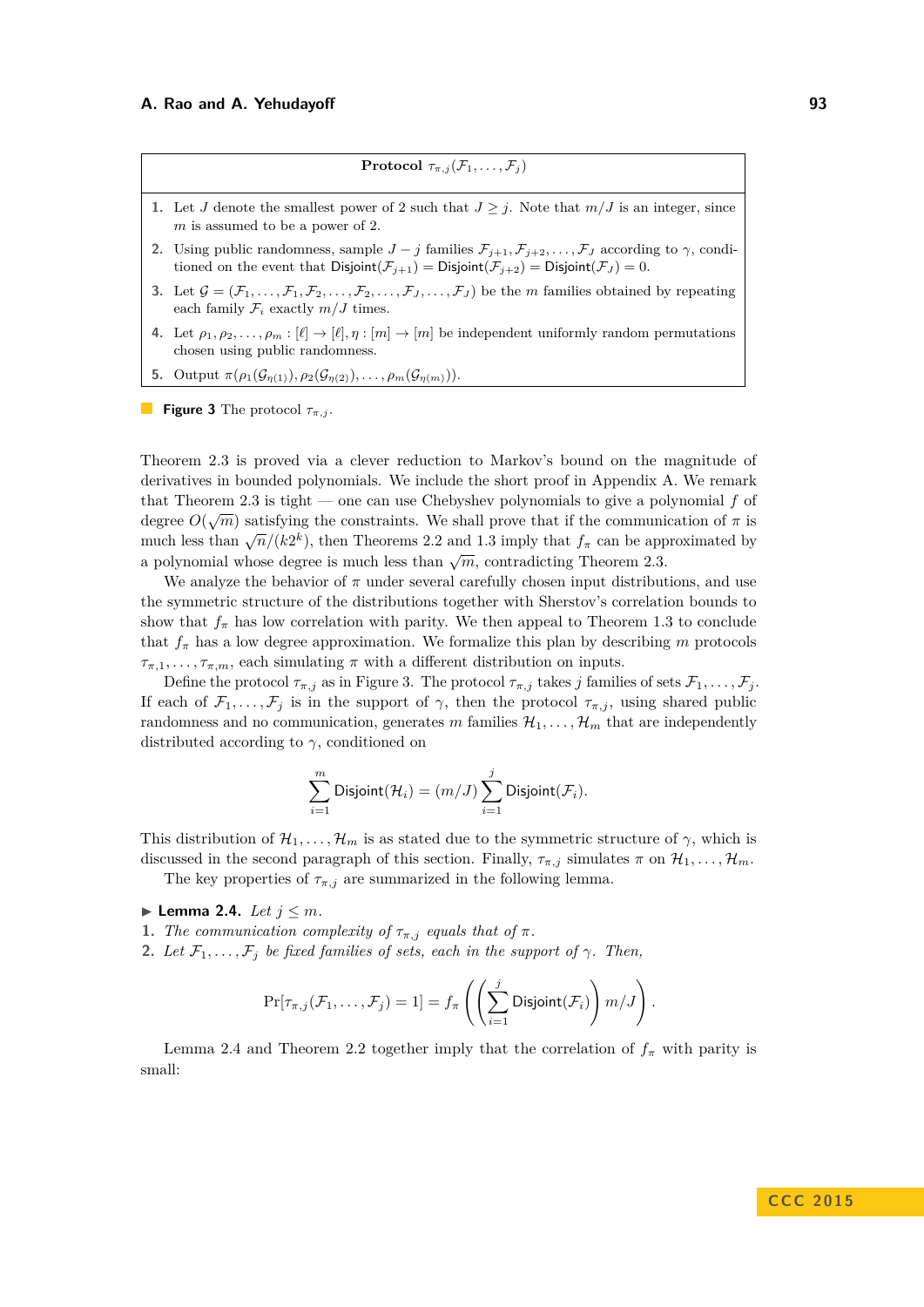<span id="page-6-1"></span>▶ **Lemma 2.5.** Let *J* be the smallest power of 2 so that  $J \geq j$ . If the communication *complexity of*  $\pi$  *is*  $C$ *, and*  $Y_1, \ldots, Y_j \in \{0, 1\}$  *are uniformly random and independent, then* 

$$
\mathbb{E}\left[f_{\pi}((Y_1+\ldots+Y_j)m/J)\cdot(-1)^{Y_1+\ldots+Y_j}\right]\leq 2^C\cdot\left(\frac{c_0k^24^k}{\ell}\right)^{j/4},
$$

*where*  $c_0 > 0$  *is a universal constant.* 

**Proof.** If  $\mathcal{F}_1$  is distributed according to  $\gamma$ , then Disjoint( $\mathcal{F}_1$ ) is a uniformly random bit. Thus,

$$
\mathbb{E}\left[f_{\pi}((Y_1 + \ldots + Y_j)m/J) \cdot (-1)^{Y_1 + \ldots + Y_j}\right]
$$
\n
$$
= \mathbb{E}\left[f_{\pi}\left(\left(\sum_{i=1}^j \text{Disjoint}(\mathcal{F}_i)\right)m/J\right) \cdot (-1)^{\sum_{i=1}^j \text{Disjoint}(\mathcal{F}_i)}\right]
$$

Using Lemma [2.4,](#page-5-1)

$$
= \mathbb{E}\left[\tau_{\pi,j}(\mathcal{F}_1,\ldots,\mathcal{F}_j)\cdot (-1)^{\sum_{i=1}^j \textsf{Disjoint}(\mathcal{F}_i)}\right] \leq 2^C\cdot\left(\frac{c_0k^24^k}{\ell}\right)^{j/4},
$$

where the last inequality is by Theorem [2.2,](#page-4-0) since the communication complexity of  $\tau_{\pi,j}$  is equal to that of  $\pi$ .

Given Lemma [2.5,](#page-6-1) the proof is completed as follows:

**Proof of Theorem [1.2.](#page-2-0)** We set  $\ell = 2^{16 \cdot 4} c_0 k^2 4^k$ , so that the right hand side of Lemma [2.5](#page-6-1) is  $2^{C-16j}$ . Fix any randomized protocol  $\pi$  that computes Disjoint(F) on the distribution induced by  $\gamma$  with *C* bits of communication. Let  $f_{\pi}$  be as defined in [\(4\)](#page-4-4).

By Lemma [2.5,](#page-6-1)  $f_{\pi}$  satisfies the hypothesis of Theorem [1.3,](#page-2-1) with  $d = C$ . Thus we conclude that there is a degree  $C-1$  polynomial g that agrees with  $f_{\pi}$  up to an error of  $2^{-3C}$ . Theorem [2.3](#page-4-3) implies that

$$
C \ge \sqrt{m(1 - 2(1/3 + 2^{-3C}))/3} \Rightarrow C \ge \Omega(\sqrt{n}/(k2^k)).
$$

 $\blacktriangleleft$ 

# <span id="page-6-0"></span>**3 Approximating functions that are not correlated with parity**

Here we prove Theorem [1.3,](#page-2-1) which shows that if a polynomial has low correlation with parity, then it can be approximated by a low degree polynomial. We restate the theorem for convenience.

▶ **Theorem [1.3](#page-2-1) (restated).** Let *m* be a power of 2. For  $j \in [m]$ , let *J* denote the smallest *power of* 2 *such that*  $J \geq j$ *. Let*  $Y_1, \ldots, Y_m \in \{0, 1\}$  *be distributed uniformly and independently. Suppose f is a real univariate polynomial of degree at most m, and*  $\delta \geq 0$  *is such that for*  $every \, j \geq d > 0,$ 

$$
\left| \mathbb{E}\left[ f((Y_1 + \ldots + Y_j)m/J) \cdot (-1)^{Y_1 + \ldots + Y_j} \right] \right| \le 2^{-12J}\delta. \tag{5}
$$

*Then there exists a polynomial g of degree at most*  $d-1$  *such that*  $|g(x)-f(x)| \leq \delta$  *for all*  $x \in [0, m]$ .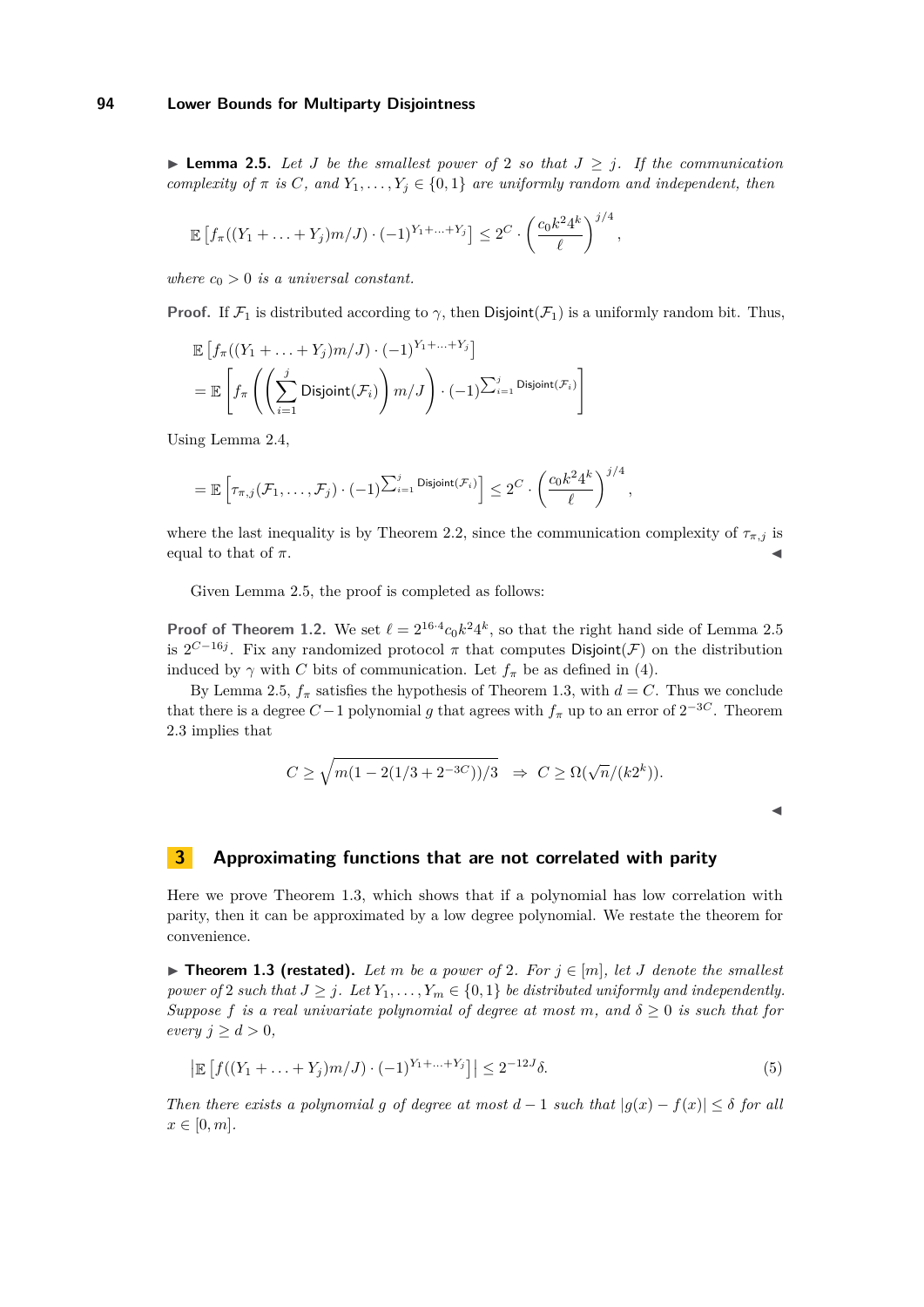In what follows, let  $Y_1, \ldots, Y_m \in \{0, 1\}$  be independent and uniformly random bits, and let *I*, *J* be the smallest powers of 2 such that  $I \geq i$  and  $J \geq j$ .

To prove the theorem, we define a useful basis for the space of polynomials. Let  $b_0(x) = 1$ . For  $i > 0$ , let<sup>[1](#page-7-0)</sup>

$$
b_i(x) = 2^i {xI/m \choose i} = \frac{2^i x(x - m/I)(x - 2m/I) \dots (x - (i-1)m/I)}{i! \cdot (m/I)^i}.
$$

Since  $b_i$  is of degree *i*, the polynomials  $b_0, \ldots, b_m$  form a basis for the space of polynomials of degree at most *m*. To prove Theorem [1.3,](#page-2-1) we express *f* in this basis and then argue that all coefficients corresponding to high degree terms are negligible. The polynomials in our basis can be bounded by the following lemma:

<span id="page-7-1"></span>▶ **Lemma 3.1.** *For every*  $i \in \{0, 1, ..., m\}$ *,*  $\max_{x \in [0,m]} |b_i(x)| \leq 8^i$ *.* 

**Proof.** We show that the maximum of  $b_i$  is attained when  $x = m$ , and so

$$
\max_{x \in [0,m]} |b_i(x)| = |b_i(m)| = 2^i {mI/m \choose i} \le 2^i \cdot 2^I \le 8^i.
$$

Note that the magnitude of  $b_i$  is symmetric around the point  $(i-1)m/(2I)$ ,

$$
|b_i(x + (i-1)m/(2I))| = |b_i(-x + (i-1)m/(2I))|.
$$

So the maximum is attained with  $x \in [(i-1)m/(2I), m]$ . For any such *x* that is not a root of  $b_i$ ,

$$
\left|\frac{b_i(x+m/I)}{b_i(x)}\right| = \left|\frac{x+m/I}{x-(i-1)m/I}\right| \ge \left|\frac{x+m/I}{x}\right| > 1,
$$

proving that the maximum is attained with  $x \in [m - m/I, m]$ . For such x, every term  $(x-jm/I)$  with  $j \in \{0,1,\ldots,i-1\}$  in  $b_i(x)$  is non-negative, and so the maximum is attained when  $x = m$ .

The basis polynomials behave nicely under the random experiments from [\(1\)](#page-2-2):

<span id="page-7-2"></span>▶ **Lemma 3.2.** *For all*  $i \in \{0, 1, 2, ..., m\}$  *and*  $i \in [m]$ *,* 

$$
\left| \mathbb{E} \left[ b_i((Y_1 + \ldots + Y_j)m/J) \cdot (-1)^{Y_1 + \ldots + Y_j} \right] \right| \begin{cases} = 0 & \text{if } i < j, \\ = 1 & \text{if } i = j, \\ = 0 & \text{if } j < i \le J, \\ \le 8^i & \text{if } J < i. \end{cases}
$$

**Proof.** When  $i < j$ , the polynomial  $b_i(y_1 + \ldots + y_j)$  has degree *i* in the variables  $y_1, \ldots, y_j$ . Since every monomial must exclude one of the *j* variables, the contribution of each of the monomials to the expectation is 0. When  $i = j$ ,  $b_i((y_1 + \ldots + y_i)m/I) = 2^i {y_1 + \ldots + y_i \choose i}$  is non-zero only when  $y_1 = y_2 = \ldots = y_i = 1$ . Thus the expectation is  $2^{-i} \cdot 2^i {i \choose i} = 1$  in this case. When  $j < i \leq J$ , we have  $I = J$ . Since for  $r \in [i-1]$ ,  $b_i(rm/I) = 2^{i} {r \choose i} = 0$ , the expectation is 0. When  $i > J$ , by Lemma [3.1,](#page-7-1) the expectation is at most  $8^{i}$ .  $\sim$   $\sim$   $\sim$ 

Theorem [1.3](#page-2-1) now follows by straightforward induction:

<span id="page-7-0"></span><sup>1</sup> Here and below we think of  $\binom{x}{i} = \frac{x(x-1)(x-2)...(x-(i-1))}{i!}$  as a real polynomial in the variable *x*.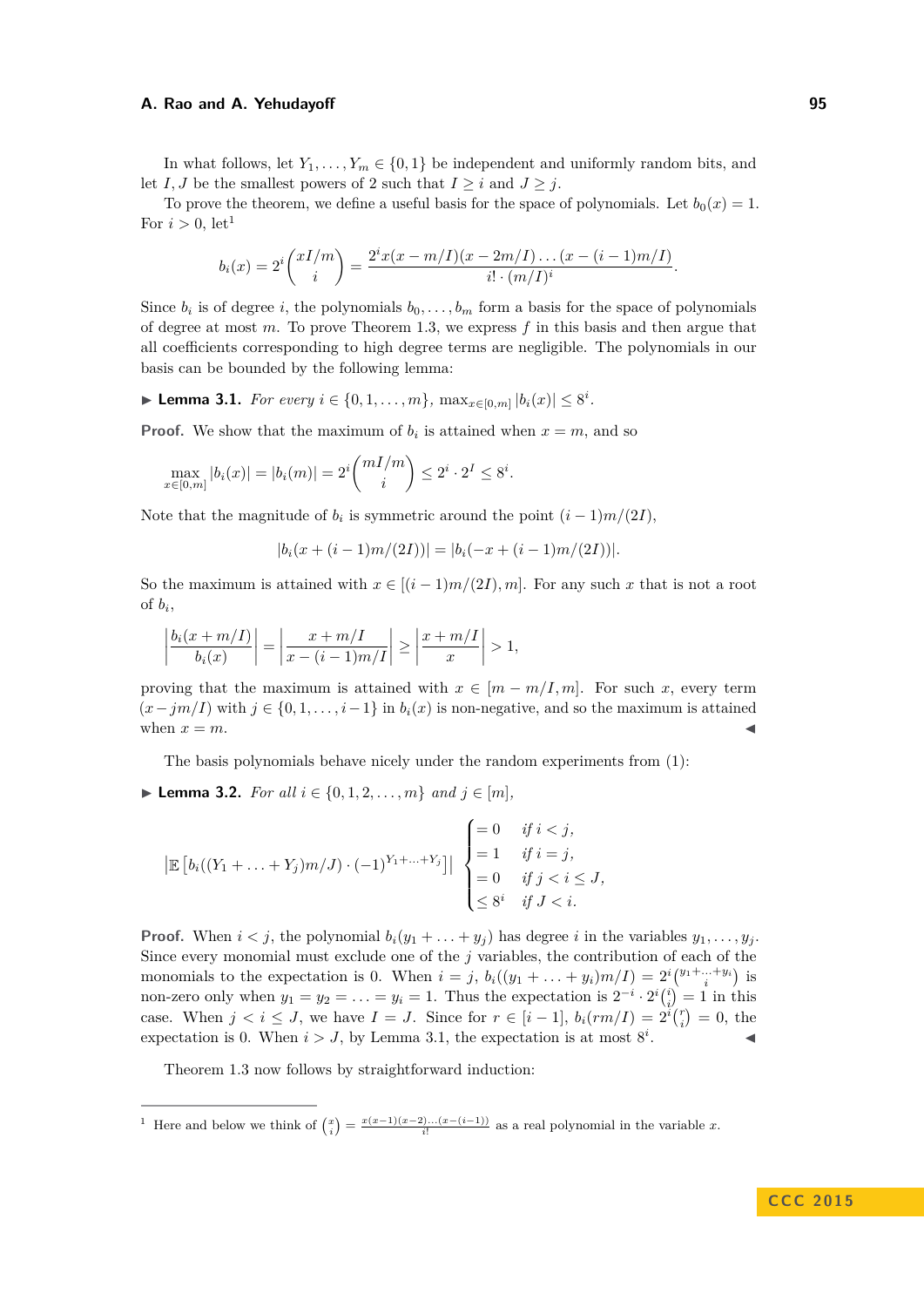**Proof of Theorem [1.3.](#page-2-1)** Write  $f(x) = \sum_{j=0}^{m} a_j b_j(x)$ , and let  $g(x)$  be the degree  $d-1$  polynomial  $g(x) = \sum_{j=0}^{d-1} a_j b_j(x)$ . To prove the theorem, we show that  $|g(x) - f(x)| \le \delta$  for all  $x \in [0, m]$ . Lemma [3.2](#page-7-2) and [\(1\)](#page-2-2) imply that for  $j = d, \ldots, m$ ,

$$
|a_j| - \sum_{i=J+1}^m 8^i |a_i| \le |\mathbb{E}\left[f((Y_1 + \dots + Y_j)m/J) \cdot (-1)^{Y_1 + \dots + Y_j}\right]| \le 8^{-4J}\delta
$$
  

$$
\Rightarrow |a_j| \le 8^{-4J}\delta + \sum_{i=J+1}^m 8^i |a_i|. \tag{6}
$$

We now prove by induction that for  $j = m, m - 1, \ldots, d$ ,

$$
\sum_{t=j}^{J} |a_t| \le 8^{-3J} \delta. \tag{7}
$$

When  $m/2 < j \le m$ , [\(6\)](#page-8-4) implies

$$
\sum_{t=j}^{m} |a_t| \le (m/2) 8^{-4m} \delta \le 8^{-3m} \delta.
$$

In the general case [\(6\)](#page-8-4) implies

$$
(2/J)\sum_{t=j}^{J} |a_t| \le 8^{-4J}\delta + \sum_{t=J+1}^{m} 8^t |a_t| \le 8^{-4J}\delta + \sum_{r=\log(J)+1}^{\log(m)} 8^{2^r} \sum_{t=1+2^{r-1}}^{2^r} |a_t|
$$

Applying the induction hypothesis, we get

$$
\leq 8^{-4J}\delta + \sum_{r=\log(J)+1}^{\log(m)} 8^{2^r} 8^{-3 \cdot 2^r} \delta \leq 8^{-4J} \delta + 8^{-4J} \delta \sum_{q=0}^{\infty} 8^{-q} \leq 8^{-3J} (2/J) \delta,
$$

which proves the general case of [\(7\)](#page-8-5).

Finally, for every  $x \in [0, m]$ , Lemma [3.1](#page-7-1) and [\(7\)](#page-8-5) imply

$$
|g(x) - f(x)| \le \sum_{j=d}^{m} |a_j||b_j(x)| \le \sum_{r=\lceil \log d \rceil}^{\log m} 8^{-3 \cdot 2^r} \delta \cdot 8^{2^r} \le 8^{-2d} \delta \sum_{q=0}^{\infty} 8^{-2q} \le \delta.
$$

**Acknowledgements.** We thank Paul Beame, Pavel Hrubeš, and Alexander Sherstov for useful discussions.

<span id="page-8-5"></span><span id="page-8-4"></span> $\blacktriangleleft$ 

#### **References**

- <span id="page-8-2"></span>**1** Scott Aaronson and Avi Wigderson. Algebrization: A new barrier in complexity theory. *TOCT*, 1(1), 2009.
- <span id="page-8-1"></span>**2** László Babai, Thomas P. Hayes, and Peter G. Kimmel. The cost of the missing bit: Communication complexity with help. *Combinatorica*, 21(4):455–488, 2001.
- <span id="page-8-0"></span>**3** László Babai, Noam Nisan, and Mario Szegedy. Multiparty protocols, pseudorandom generators for logspace, and time-space trade-offs. *J. Comput. Syst. Sci.*, 45(2):204–232, 1992.
- <span id="page-8-3"></span>**4** Ziv Bar-Yossef, T. S. Jayram, Ravi Kumar, and D. Sivakumar. An information statistics approach to data stream and communication complexity. *Journal of Computer and System Sciences*, 68(4):702–732, 2004.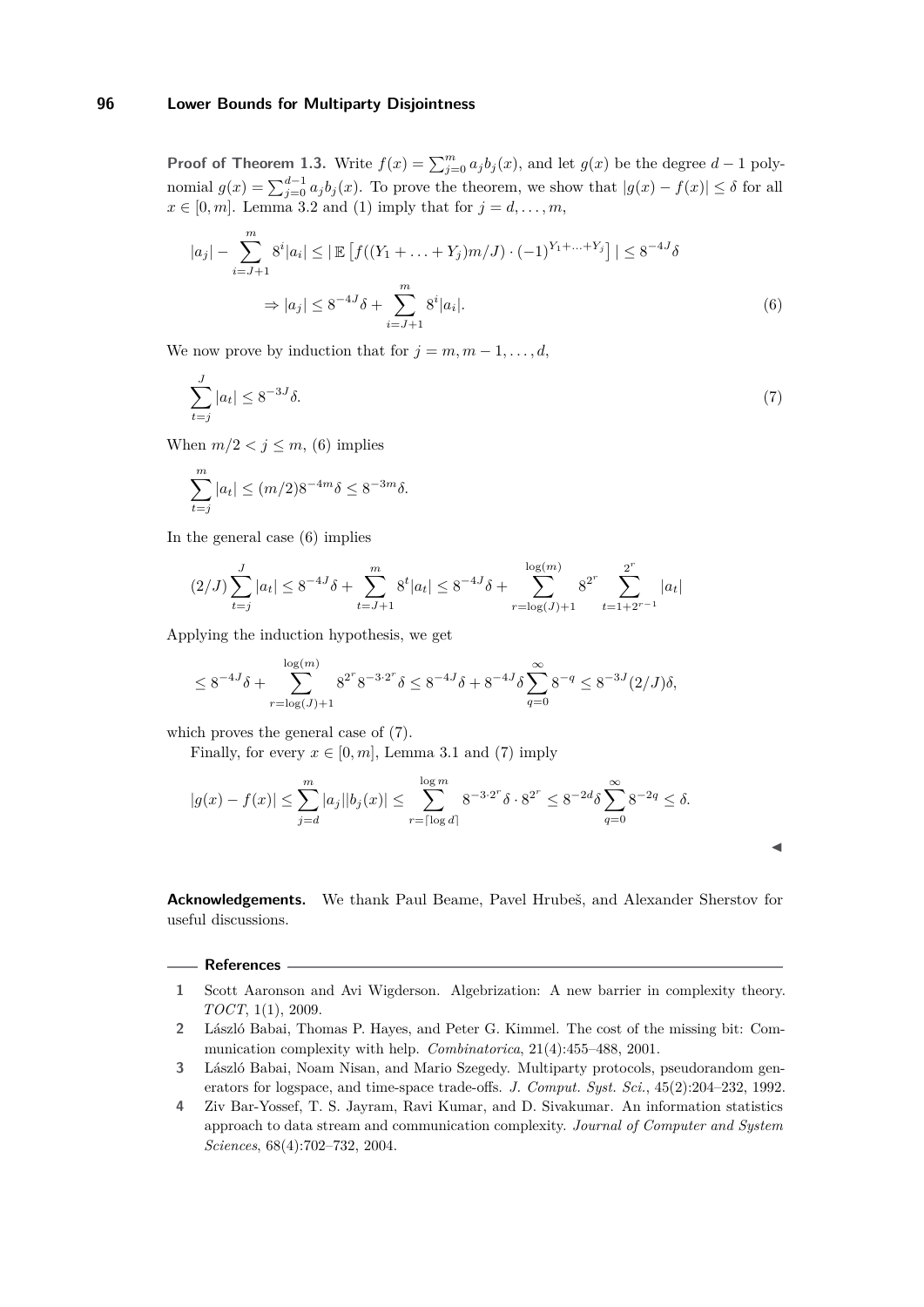- <span id="page-9-19"></span>**5** Paul Beame and Dang-Trinh Huynh-Ngoc. Multiparty communication complexity and threshold circuit size of  $AC^0$ . In *FOCS*, pages 53–62, 2009.
- <span id="page-9-6"></span>**6** Paul Beame, Toniann Pitassi, and Nathan Segerlind. Lower bounds for Lovász–Schrijver systems and beyond follow from multiparty communication complexity. *SIAM Journal on Computing*, 37(3):845–869, 2007.
- <span id="page-9-15"></span>**7** Paul Beame, Toniann Pitassi, Nathan Segerlind, and Avi Wigderson. A strong direct product theorem for corruption and the multiparty communication complexity of disjointness. *Computational Complexity*, 15(4):391–432, 2006.
- <span id="page-9-14"></span>**8** Mark Braverman and Ankur Moitra. An information complexity approach to extended formulations. In *STOC*, pages 161–170. ACM, 2013.
- <span id="page-9-0"></span>**9** Ashok K. Chandra, Merrick L. Furst, and Richard J. Lipton. Multi-party protocols. In *STOC*, pages 94–99, 1983.
- <span id="page-9-16"></span>**10** Arkadev Chattopadhyay. Discrepancy and the power of bottom fan-in in depth-three circuits. In *FOCS*, pages 449–458. IEEE Computer Society Press, 2007.
- <span id="page-9-3"></span>**11** Arkadev Chattopadhyay. *Circuits, Communication and Polynomials*. PhD thesis, University of Toronto, 2008.
- <span id="page-9-18"></span>**12** Arkadev Chattopadhyay and Anil Ada. Multiparty communication complexity of disjointness. *CoRR*, abs/0801.3624, 2008.
- <span id="page-9-5"></span>**13** Arkadev Chattopadhyay and Toniann Pitassi. The story of set disjointness. *SIGACT News*, 41(3):59–85, 2010.
- <span id="page-9-22"></span>**14** Elliot W. Cheney. *Introduction to Approximation Theory*. McGraw-Hill Book Co., New York, 1966.
- <span id="page-9-4"></span>**15** Fan R. K. Chung and Prasad Tetali. Communication complexity and quasi randomness. *SIAM Journal on Discrete Mathematics*, 6(1):110–123, February 1993.
- <span id="page-9-8"></span>**16** Vincent Conitzer and Tuomas Sandholm. Communication complexity as a lower bound for learning in games. In Carla E. Brodley, editor, *ICML*, volume 69 of *ACM International Conference Proceeding Series*. ACM, 2004.
- <span id="page-9-11"></span>**17** Shahar Dobzinski and Noam Nisan. Limitations of VCG-based mechanisms. *Combinatorica*, 31(4):379–396, 2011.
- <span id="page-9-20"></span>**18** H. Ehlich and K. Zeller. Schwankung von polynomen zwischen gitterpunkten. *Mathematische Zeitschrift*, 86:41–44, 1964.
- <span id="page-9-2"></span>**19** Vince Grolmusz. The bns lower bound for multi-party protocols in nearly optimal. *Inf. Comput.*, 112(1):51–54, 1994.
- <span id="page-9-12"></span>**20** Sergiu Hart and Yishay Mansour. The communication complexity of uncoupled nash equilibrium procedures. In David S. Johnson and Uriel Feige, editors, *STOC*, pages 345–353. ACM, 2007.
- <span id="page-9-7"></span>**21** Johan Håstad and Mikael Goldmann. On the power of small-depth threshold circuits. *Computational Complexity*, 1:113–129, 1991.
- <span id="page-9-13"></span>**22** Bala Kalyanasundaram and Georg Schnitger. The probabilistic communication complexity of set intersection. *SIAM Journal on Discrete Mathematics*, 5(4):545–557, November 1992.
- <span id="page-9-1"></span>**23** Eyal Kushilevitz and Noam Nisan. *Communication complexity*. Cambridge University Press, 1997.
- <span id="page-9-17"></span>**24** Troy Lee and Adi Shraibman. Disjointness is hard in the multiparty number-on-theforehead model. *Computational Complexity*, 18(2):309–336, 2009.
- <span id="page-9-10"></span>**25** Noam Nisan. The communication complexity of approximate set packing and covering. *Lecture Notes in Computer Science*, 2380:868–875, 2002.
- <span id="page-9-9"></span>**26** Noam Nisan and Ilya Segal. The communication requirements of efficient allocations and supporting prices. *J. Economic Theory*, 129(1):192–224, 2006.
- <span id="page-9-21"></span>**27** Noam Nisan and Mario Szegedy. On the degree of Boolean functions as real polynomials. *Computational Complexity*, 4(4):301–313, 1994.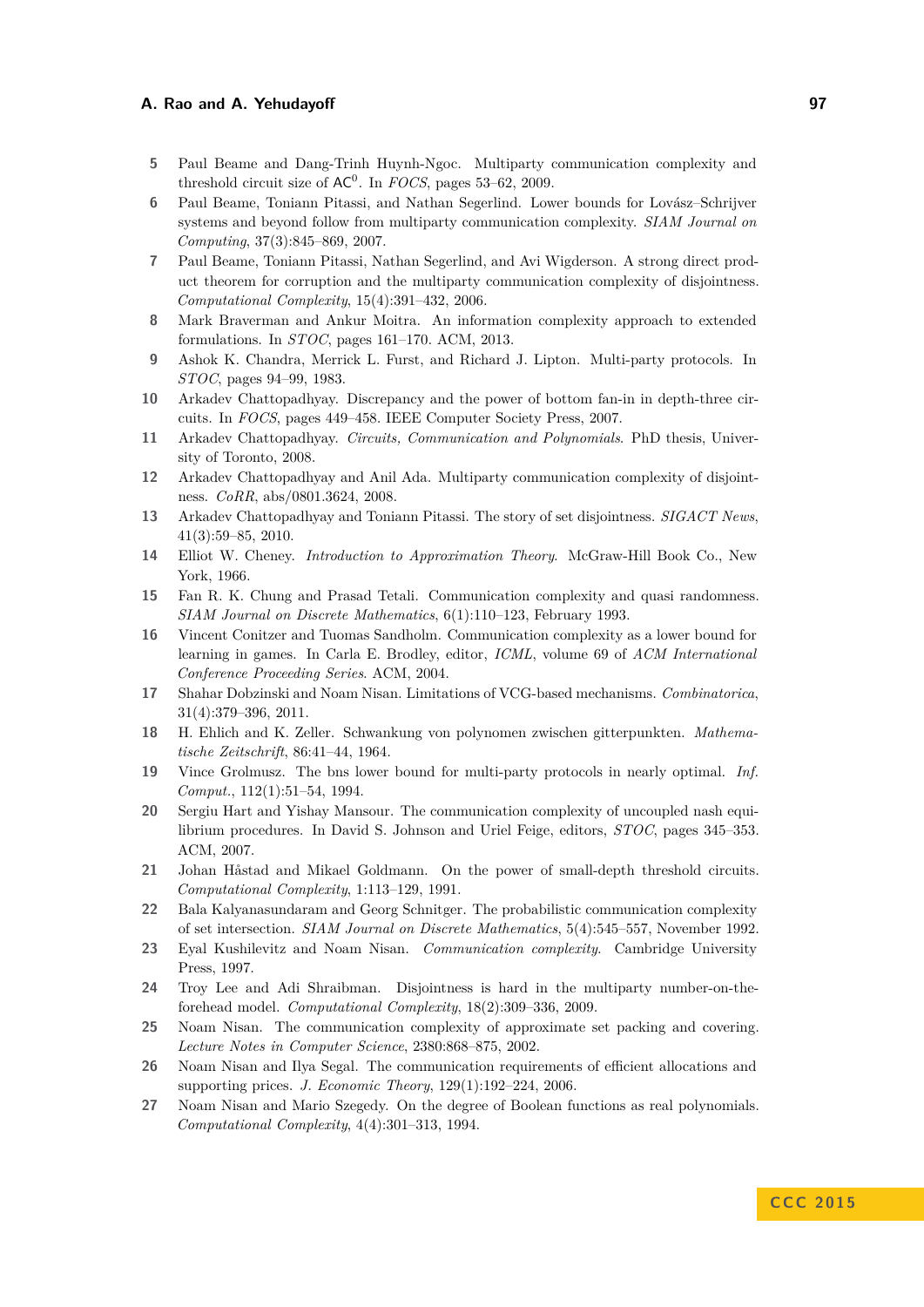- <span id="page-10-3"></span>**28** Noam Nisan and Avi Wigderson. Rounds in communication complexity revisited. *SIAM Journal on Computing*, 22(1):211–219, February 1993.
- <span id="page-10-5"></span>**29** Christos H. Papadimitriou, Michael Schapira, and Yaron Singer. On the hardness of being truthful. In *FOCS*, pages 250–259. IEEE Computer Society, 2008.
- <span id="page-10-0"></span>**30** Ran Raz. The BNS-chung criterion for multi-party communication complexity. *Computational Complexity*, 9(2):113–122, 2000.
- <span id="page-10-6"></span>**31** Alexander A. Razborov. On the distributional complexity of disjointness. *Theor. Comput. Sci.*, 106(2):385–390, 1992.
- <span id="page-10-2"></span>**32** Alexander A. Razborov and Avi Wigderson. *n <sup>ω</sup>*(*logn*) lower bounds on the size of depth-3 threshold circuits with AND gates at the bottom. *Information Processing Letters*, 45(6):303–307, 1993.
- <span id="page-10-12"></span>**33** Theodore J. Rivlin and Elliott W. Cheney. A comparison of uniform approximations on an interval and a finite subset thereof. *SIAM Journal on Numerical Analysis*, 3(2):311–320, June 1966.
- <span id="page-10-8"></span>**34** Alexander A. Sherstov. Separating AC<sup>0</sup> from depth-2 majority circuits. *SIAM Journal of Computing*, 38(6):2113–2129, 2009.
- <span id="page-10-9"></span>**35** Alexander A. Sherstov. The pattern matrix method. *SIAM Journal of Computing*, 40(6):1969–2000, 2011.
- <span id="page-10-10"></span>**36** Alexander A. Sherstov. The multiparty communication complexity of set disjointness. In *STOC*, pages 525–548, 2012.
- <span id="page-10-11"></span>**37** Alexander A. Sherstov. Communication lower bounds using directional derivatives. In *STOC*, pages 921–930, 2013.
- <span id="page-10-7"></span>**38** Pascal Tesson. *Computational complexity questions related to finite monoids and semigroups*. PhD thesis, McGill University, 2003.
- <span id="page-10-4"></span>**39** Emanuele Viola. Pseudorandom bits for constant-depth circuits with few arbitrary symmetric gates. *SIAM Journal on Computing*, 36(5):1387–1403, 2007.
- <span id="page-10-1"></span>**40** Emanuele Viola and Avi Wigderson. Norms, XOR lemmas, and lower bounds for polynomials and protocols. *Theory of Computing*, 4(1):137–168, 2008.

# <span id="page-10-13"></span>**A Approximation theory**

The proof relies on a fundamental theorem of Markov, relating the degree of a bounded polynomial to the maximum value of its derivative.

<span id="page-10-14"></span>**► Theorem 1.1** (Markov's Theorem [\[14\]](#page-9-22)). Let  $g : [-1,1] \rightarrow [-1,1]$  be computed by a *polynomial of degree d. Then*  $|g'(y)| \leq d^2$  *for every*  $y \in [-1, 1]$ *.* 

Markov's theorem allows us to prove the statement about approximation that we need:

**Proof of Theorem [2.3.](#page-4-3)** Let *d* be the degree of *f* and let  $D = \max_{x \in [0,m]} |f'(x)|$ . We can bound *f* using *D* as follows. The value  $|f(j)|$  is at most  $1 + \epsilon$  for  $j \in \{0, 1, \ldots, m\}$ , and so  $|f(x)| \leq 1 + \epsilon + D/2$  for  $x \in [0, m]$ . On the other hand,  $D \geq \frac{f(m) - f(m-1)}{1} \geq 1 - 2\epsilon$ .

Now consider the degree *d* polynomial  $g: [-1,1] \rightarrow [-1,1]$  given by  $g(y) = \frac{f(my/2+m/2)}{1+\epsilon+D/2}$ . Since  $g'(y) = \frac{(m/2)f'(my/2+m/2)}{1+t+D/2}$  $\frac{f'(m y/2 + m/2)}{1 + \epsilon + D/2}$ , there is a  $y \in [-1, 1]$  such that  $|g'(y)| = \frac{Dm/2}{1 + \epsilon + D/2}$  $\frac{Dm/2}{1+\epsilon+D/2}$ . By Theorem [1.1,](#page-10-14)

$$
d^2 \ge \frac{Dm/2}{1+\epsilon+D/2} \ge \frac{m(1/2-\epsilon)}{1+\epsilon+1/2-\epsilon} = \frac{2m(1/2-\epsilon)}{3},
$$

so

$$
d \ge \sqrt{m(1-2\epsilon)/3}.
$$

 $\blacktriangleleft$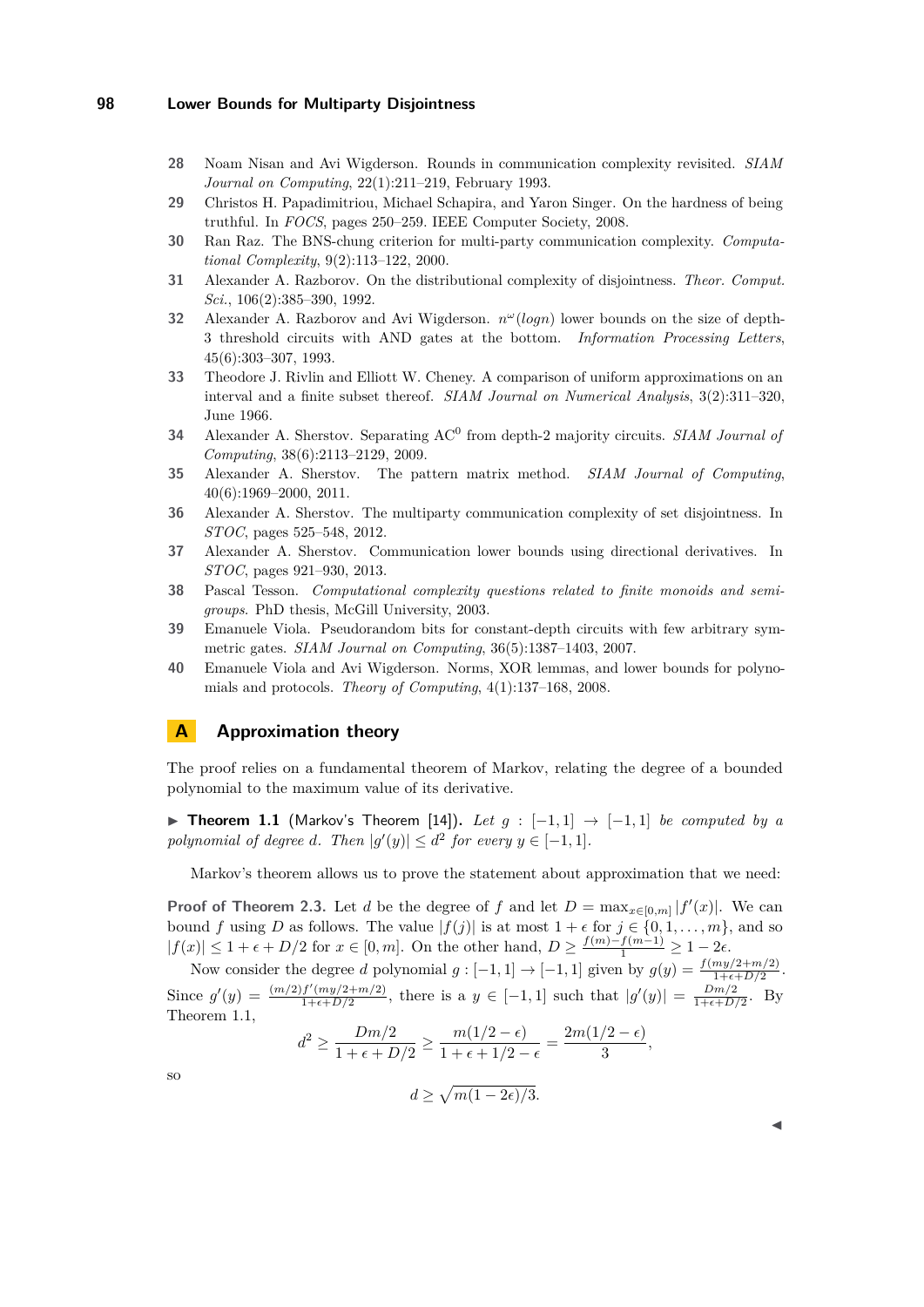# <span id="page-11-0"></span>**B Bounding the discrepancy for the deterministic case**

Here we give the proof of Theorem [2.1](#page-3-0) [\[36\]](#page-10-10). Let  $\mathcal{F} = (T_1, \ldots, T_k)$ . We shall need to analyze the discrepancy on a more general class of distributions. Let each family  $\mathcal{F}_i$  be sampled independently according to the distribution  $\mu$ , on a universe of size  $\ell_i$ . Let  $g(\mathcal{F})$  be a cylinder intersection, that is,  $g(\mathcal{F}) = \prod_{i=1}^{k} g_i(\mathcal{F})$  where each  $g_i$  is  $0/1$  valued and does not depend on *Ti* . We shall prove that

<span id="page-11-1"></span>
$$
\left| \mathbb{E}\left[g(\mathcal{F}) \cdot (-1)^{\sum_{i=1}^{m} \text{Disjoint}(\mathcal{F}_i)}\right] \right| \leq \prod_{i=1}^{m} \frac{2^{k-1} - 1}{\sqrt{\ell_i}},\tag{8}
$$

which implies Theorem [2.1,](#page-3-0) since every communication protocol with communication  $C$  can be expressed as a sum of  $2^C$  cylinder intersections. We prove  $(8)$  by induction on  $k$ .

When  $k = 2$ , convexity implies that

$$
\begin{split} &\left|\mathbb{E}\left[g(\mathcal{F})\cdot(-1)\sum_{i=1}^{m}\mathsf{Disjoint}(\mathcal{F}_{i})\right]\right|^{2}\\ &\leq \mathbb{E}\left[g_{1}(\mathcal{F})\mathop{\mathbb{E}}_{T_{1}}\left[g_{2}(\mathcal{F})\cdot(-1)\sum_{i=1}^{m}\mathsf{Disjoint}(\mathcal{F}_{i})\right]^{2}\right]\\ &\leq \mathop{\mathbb{E}}_{T_{2}}\left[\mathop{\mathbb{E}}_{T_{1}}\left[g_{2}(\mathcal{F})\cdot(-1)\sum_{i=1}^{m}\mathsf{Disjoint}(\mathcal{F}_{i})\right]^{2}\right]\\ &=\mathop{\mathbb{E}}_{T_{2},T_{1},T'_{1}}\left[g_{2}(\mathcal{F})\cdot g_{2}(\mathcal{F}')\cdot(-1)\sum_{i=1}^{m}\mathsf{Disjoint}(\mathcal{F}_{i})+\mathsf{Disjoint}(\mathcal{F}'_{i})\right]\\ &\leq \mathop{\mathbb{E}}_{T_{1},T'_{1}}\left[\left|\mathop{\mathbb{E}}_{T_{2}}\left[(-1)\sum_{i=1}^{m}\mathsf{Disjoint}(\mathcal{F}_{i})+\mathsf{Disjoint}(\mathcal{F}'_{i})\right]\right|\right], \end{split}
$$

where here  $\mathcal{F} = (T_1, T_2)$  and  $\mathcal{F}' = (T'_1, T_2)$ . Now for every fixing of  $T_1, T'_1$ , the inner expectation is 1 when  $T_1 = T_1'$ , and otherwise it is 0. Thus,

$$
\Big|\mathbb{E}\left[g(\mathcal{F})\cdot(-1)^{\sum_{i=1}^m \mathrm{Disjoint}(\mathcal{F}_i)}\right]\Big|^2\leq \Pr[T_1=T_1']=\prod_{i=1}^m \frac{1}{\ell_i},
$$

proving the base case.

When  $k > 2$ , we again use convexity to bound

<span id="page-11-2"></span>
$$
\begin{split}\n&\left|\mathbb{E}\left[g(\mathcal{F})\cdot(-1)^{\sum_{i=1}^{m}\text{Disjoint}(\mathcal{F}_{i})}\right]\right|^{2} \\
&\leq \mathbb{E}_{T_{2},...,T_{k}}\left[g_{1}(\mathcal{F})\mathbb{E}_{T_{1}}\left[\prod_{j=2}^{k}g_{j}(\mathcal{F})\cdot(-1)^{\sum_{i=1}^{m}\text{Disjoint}(\mathcal{F}_{i})}\right]^{2}\right] \\
&\leq \mathbb{E}_{T_{1},T'_{1}}\left[\left|\mathbb{E}_{T_{2},...,T_{k}}\left[\left(\prod_{j=2}^{k}g_{j}(\mathcal{F})\cdot g_{j}(\mathcal{F}')\right)(-1)^{\sum_{i=1}^{m}\text{Disjoint}(\mathcal{F}_{i})+\text{Disjoint}(\mathcal{F}'_{i})}\right]\right|\right],\n\end{split} \tag{9}
$$

where here  $\mathcal{F} = (T_1, T_2, \dots, T_k)$  and  $\mathcal{F}' = (T'_1, T_2, \dots, T_k)$ . Recall that the first  $k-1$  sets of  $\mathcal{F}_i$  and  $\mathcal{F}'_i$  each intersect in exactly one element. Let  $Z = (Z_1, Z_2, \ldots, Z_m)$ , where  $Z_i$  is the indicator random variable for the event that these two elements are not the same in  $\mathcal{F}_i$  and  $\mathcal{F}'_i$ . Let  $Q = T_1 \setminus T'_1$ ,  $Q' = T'_1 \setminus T_1$ , and denote by  $Q_i, Q'_i$  the intersection of these sets with the *i*'th part of the universe (see [\(2\)](#page-2-3)). Let *R* denote all the intersections of the sets  $T_2, \ldots, T_k$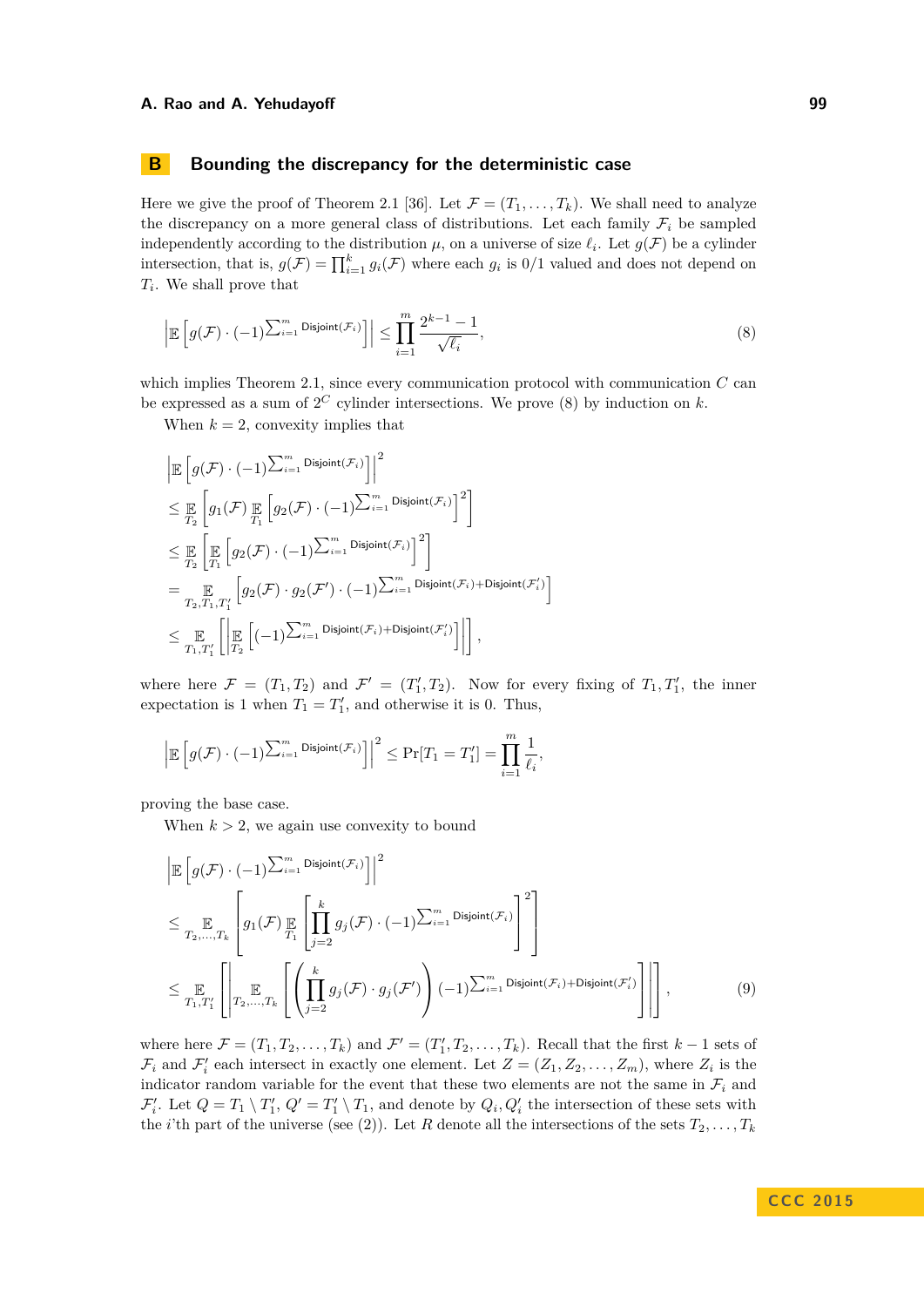with the elements that are not in  $Q, Q'$ . By convexity of the absolute value function,

<span id="page-12-0"></span>
$$
(9) \leq \mathop{\mathbb{E}}_{T_1, T_1', R, Z} \left[ \left| \mathop{\mathbb{E}}_{T_2, \dots, T_k} \left[ \left( \prod_{j=2}^k g_j(\mathcal{F}) \cdot g_j(\mathcal{F}') \right) (-1)^{\sum_{i=1}^m \text{Disjoint}(\mathcal{F}_i) + \text{Disjoint}(\mathcal{F}'_i)} \right] \right| \right]
$$
  

$$
\leq \mathop{\mathbb{E}}_{Z, Q, Q'} \left[ \prod_{i: Z_i = 1} \frac{(2^{k-2} - 1)^2}{\sqrt{|Q_i| \cdot |Q'_i|}} \right],
$$
 (10)

where the last inequality follows from the fact that after fixing  $T_1, T'_1, Z, R$ , the inner expectation can be bounded by the inductive hypothesis applied to the families where  $Z_i = 1$ , over the disjoint universes  $Q_i, Q'_i$ , and the cylinder intersection defined by  $\prod_{j=2}^k g_j(\mathcal{F})g_j(\mathcal{F}')$ . Apply the arithmetic-mean-geometric-mean inequality to conclude that

<span id="page-12-1"></span>
$$
(10) \leq \mathop{\mathbb{E}}_{Z,Q,Q'} \left[ \prod_{i:Z_i=1} (2^{k-2} - 1)^2 \frac{1}{2} \left( \frac{1}{|Q_i|} + \frac{1}{|Q_i'|} \right) \right]. \tag{11}
$$

Since (even conditioned on the value of *Z*) the size of *Q<sup>i</sup>* is distributed identically to the size of  $Q_i'$ , we have

<span id="page-12-4"></span>
$$
(11) = \mathop{\mathbb{E}}_{Z,Q} \left[ \prod_{i: Z_i = 1} \frac{(2^{k-2} - 1)^2}{|Q_i|} \right]
$$
  
 
$$
\leq \prod_{i=1}^m \left( \Pr[Z_i = 0] + \mathop{\mathbb{E}}_{Z_i, Q_i} \left[ \frac{Z_i (2^{k-2} - 1)^2}{|Q_i|} \right] \right), \tag{12}
$$

where here we adopt the convention that  $Z_i/|Q_i|$  is 0 when  $Z_i = 0, |Q_i| = 0$ . We shall prove that for all *i*,

$$
\Pr[Z_i = 0] \le \frac{2^{k-1} - 1}{\ell_i},\tag{13}
$$

and

$$
\mathbb{E}_{i,Q_i} \left[ \frac{Z_i}{|Q_i|} \right] \le \frac{2(2^{k-1}-1)}{\ell_i(2^{k-2}-1)}.
$$
\n(14)

Inequalities [\(13\)](#page-12-2) and [\(14\)](#page-12-3) imply that

$$
(12) \leq \prod_{i=1}^{m} \left( \frac{2^{k-1} - 1}{\ell_i} + \frac{2(2^{k-1} - 1)(2^{k-2} - 1)^2}{\ell_i (2^{k-2} - 1)} \right)
$$
  
= 
$$
\prod_{i=1}^{m} \left( \frac{2^{k-1} - 1 + (2^{k-1} - 1)(2^{k-1} - 2)}{\ell_i} \right) = \prod_{i=1}^{m} \frac{(2^{k-1} - 1)^2}{\ell_i},
$$

as required.

It only remains to prove [\(13\)](#page-12-2) and [\(14\)](#page-12-3). Fix *i* for the rest of the proof. We start with [\(13\)](#page-12-2). Let  $S_1, \ldots, S_k$  be the intersections of  $T_1, \ldots, T_k$  with the *i*'th part of the universe, and let  $S'_1$  be the intersection of  $T'_1$  with the *i*'th part of the universe. Observe that for all  $w \neq \emptyset$ ,

<span id="page-12-3"></span><span id="page-12-2"></span>
$$
\Pr\left[Z_i = 0 \middle| \bigcap_{j=2}^{k-1} S_j = w\right] = \frac{1}{|w|}.
$$

The total number of choices for sets  $S_1, \ldots, S_{k-1}$  can be counted as the number of ways to pick the common intersection point, times the number of configurations for the rest of the